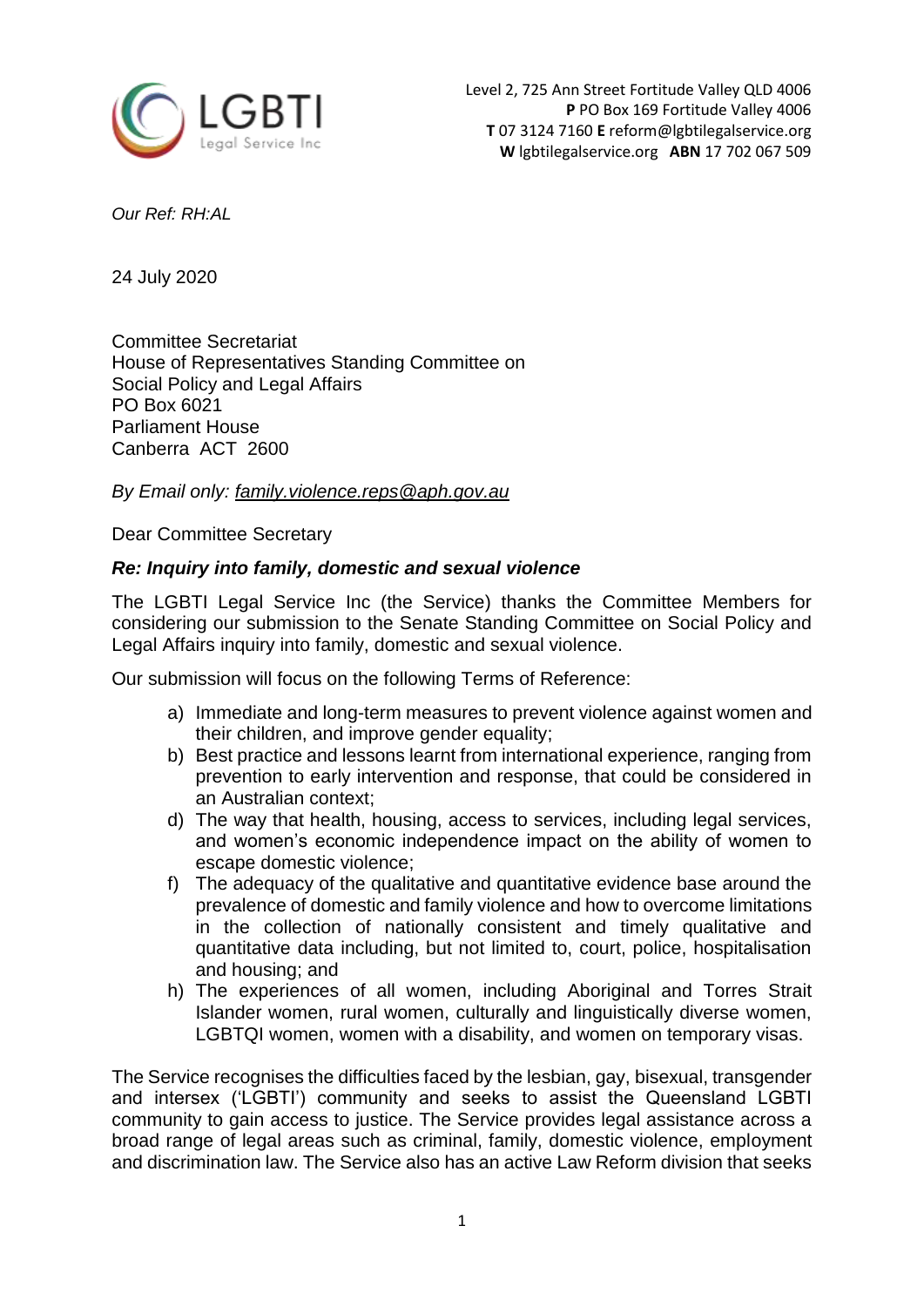

to advocate for LGBTI-inclusive law reform and the protection of human rights in Australia.

Further, we note the gendered impact of family, domestic and sexual violence not only on women, which includes transgender and intersex women, but also on non-binary and gender nonconforming members of the community.

# *The inquiry*

The Service acknowledges the inquiry announced on 4 June 2020 by the Standing Committee on Social Policy and Legal Affairs, that will inform the next *National Plan to Reduce Violence against Women and their Children* ('the next National Plan')*.* The Service has identified the relevant Terms of Reference which require particular consideration with respect to the unique experiences of the LGBTI community.

We provide the following comments for consideration to inform the next National Plan to ensure the needs and experiences of the LGBTI community are taken into consideration.

# *a) Immediate and long-term measures to prevent violence against women and their children, and improve gender equality.*

The number of women and members of the LGBTI community who experience violence is extremely high. Data suggests that one in six women over 15 years old have experienced physical or sexual violence by a current or former partner,<sup>1</sup> and as many as one in three LGBTI people have experienced domestic violence from a partner, ex-partner or family member.<sup>2</sup> However, within the LGBTI community data suggests that it is likely that men are victims and women are perpetrators of family or domestic violence, at a higher rate as compared to the general population.<sup>3</sup>

These statistics provide a snapshot to the greater vulnerability of Australian people, across all sexual orientations, gender identities and sex. There is a clear need for immediate and long-term measures to be put in place to help protect these vulnerable members of our society from further violence.

## *i. Immediate measures*

A more immediate response should be taken to reduce further violence against women, children and to improve gender equality. Importantly, there is no consistent definition of domestic, family or intimate partner violence across Australian

**<sup>.</sup>** <sup>1</sup> Australian Institute of Health and Welfare, "Family, sexual and domestic violence in Australia" (2019) 3. Available at *<*[https://www.aihw.gov.au/getmedia/b180312b-27de-4cd9-b43e-16109e52f3d4/aihw](https://www.aihw.gov.au/getmedia/b180312b-27de-4cd9-b43e-16109e52f3d4/aihw-fdv4-FDSV-in-Australia-2019_in-brief.pdf.aspx?inline=true)[fdv4-FDSV-in-Australia-2019\\_in-brief.pdf.aspx?inline=true>](https://www.aihw.gov.au/getmedia/b180312b-27de-4cd9-b43e-16109e52f3d4/aihw-fdv4-FDSV-in-Australia-2019_in-brief.pdf.aspx?inline=true).

<sup>2</sup> The Equality Project Australia, "Australian LGBTIQA+ Policy Guide 2020" (2020) 9. Available at [<https://static1.squarespace.com/static/58e2f46e37c581bffa775c71/t/5e1998923ff3900c136c53bc/15](https://static1.squarespace.com/static/58e2f46e37c581bffa775c71/t/5e1998923ff3900c136c53bc/1578735814614/LGBTIQA%2B+Policy+Guide+2020.pdf) [78735814614/LGBTIQA%2B+Policy+Guide+2020.pdf>](https://static1.squarespace.com/static/58e2f46e37c581bffa775c71/t/5e1998923ff3900c136c53bc/1578735814614/LGBTIQA%2B+Policy+Guide+2020.pdf).

<sup>3</sup> Safe Steps Family Violence Response Centre and No to Violence, 'Family Violence and LGBTQI Communities' submission to the Victorian Royal Commission into Family Violence (19 June 2015).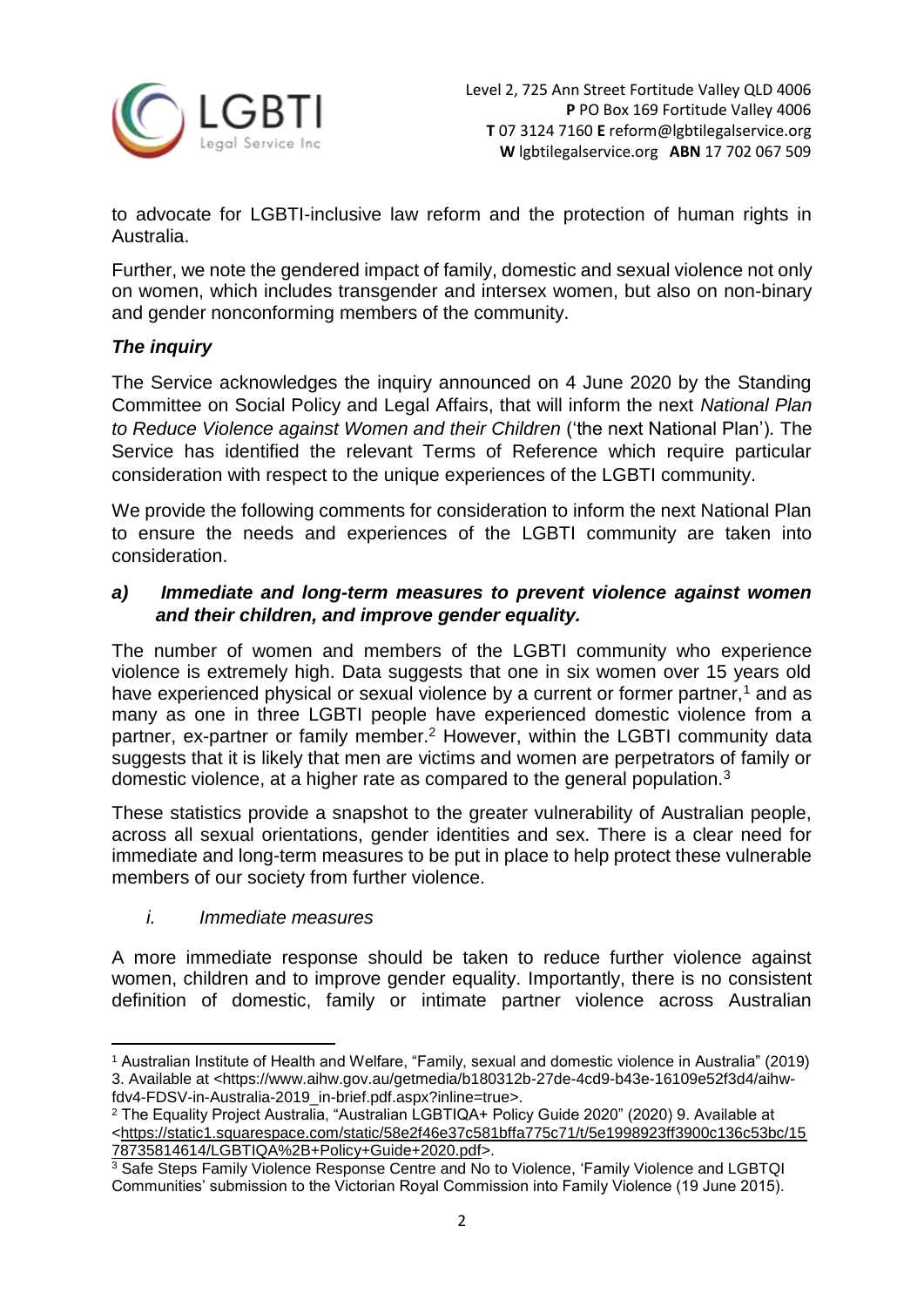

jurisdictions. While all states and territories now agree that this form of violence occurs beyond the historical context of physical abuse, $4$  there is a need for uniformity and consistency across all legal frameworks.

For example, in Queensland 'Domestic Violence' is defined pursuant to the *Domestic and Family Violence Protection Act 2012* (Qld) ('the Queensland Act') as meaning 'behaviour by a person towards another person with whom the first person is in a relevant relationship that is physically, sexually, emotionally, psychologically, economically, threatening, coercive, or in any other way controls or dominates the second person and causes the second person to fear for the second person's safety or wellbeing or that of someone else'*. <sup>5</sup>* The Queensland Act further provides an inclusive list of acts which can come under the meaning of domestic violence.

The term family violence is commonly used in situations which arise within the context of violence within Aboriginal and Torres Strait Islander communities, due to the term recognising the violence that can occur in a broad range of kinship relationships.<sup>6</sup> While this definition is quite extensive, in contrast, the relevant Victorian legislation goes a step further and adds an additional subsection to their definition of 'Family Violence.' This subsection adds that behaviour by a person causing a child to hear or witness or otherwise be exposed to the effects of such behaviour.<sup>7</sup>

A broadened and consistent definition would also ensure coverage of LGBTI experiences are included under relevant domestic violence legislation. A more uniform definition should account for parents, siblings and other family members being capable of perpetrating violence against LGBTI people, especially young LGBTI people. A reevaluation of the definition of 'domestic violence' should ensure coverage of the differing behaviours by perpetrators that can include threats of 'outing' an individual's sexual orientation, gender or HIV status, withholding hormone treatments or other vital health treatments, prevention of participation in LGBTI specific community events that are often vital for young LGBTI people's mental wellbeing, and acts of public humiliation or LGBTI exclusionary behaviour.<sup>8</sup>

It would also be beneficial to include terminology supportive of the notion that this form of violence can occur over periods of time and are not necessarily one off events, with the purpose of the violence to maintain control and power, create fear and can be of a criminal and non-criminal nature.<sup>9</sup> Nonetheless, the impacts can be vast and needs

**.** 

<sup>4</sup> Ibid.

<sup>5</sup> *Domestic and Family Violence Protection Act 2012* (Qld) s 8.

<sup>&</sup>lt;sup>6</sup> Special Taskforce on Domestic and Family Violence in Queensland, "Not Now, Not Ever: Putting an end to domestic violence in Queensland - report" (2015) 71. Available at

[<sup>&</sup>lt;https://www.csyw.qld.gov.au/resources/campaign/end-violence/about/dfv-report-vol-one.pdf>](https://www.csyw.qld.gov.au/resources/campaign/end-violence/about/dfv-report-vol-one.pdf).

<sup>7</sup> *Family Violence Protection Act 2008* (Vic) s 5(b).

<sup>8</sup> Australian Institute for Judicial Administration, "National Family and Domestic Violence Benchbook: 4.4.13. People who are gay, lesbian, bisexual, transgender, intersex and queer" (2019). Available at [<https://dfvbenchbook.aija.org.au/vulnerable-groups/people-who-are-gay-lesbian-bisexual](https://dfvbenchbook.aija.org.au/vulnerable-groups/people-who-are-gay-lesbian-bisexual-transgender-intersex-and-queer/)[transgender-intersex-and-queer/>](https://dfvbenchbook.aija.org.au/vulnerable-groups/people-who-are-gay-lesbian-bisexual-transgender-intersex-and-queer/).

<sup>9</sup> Ibid 70.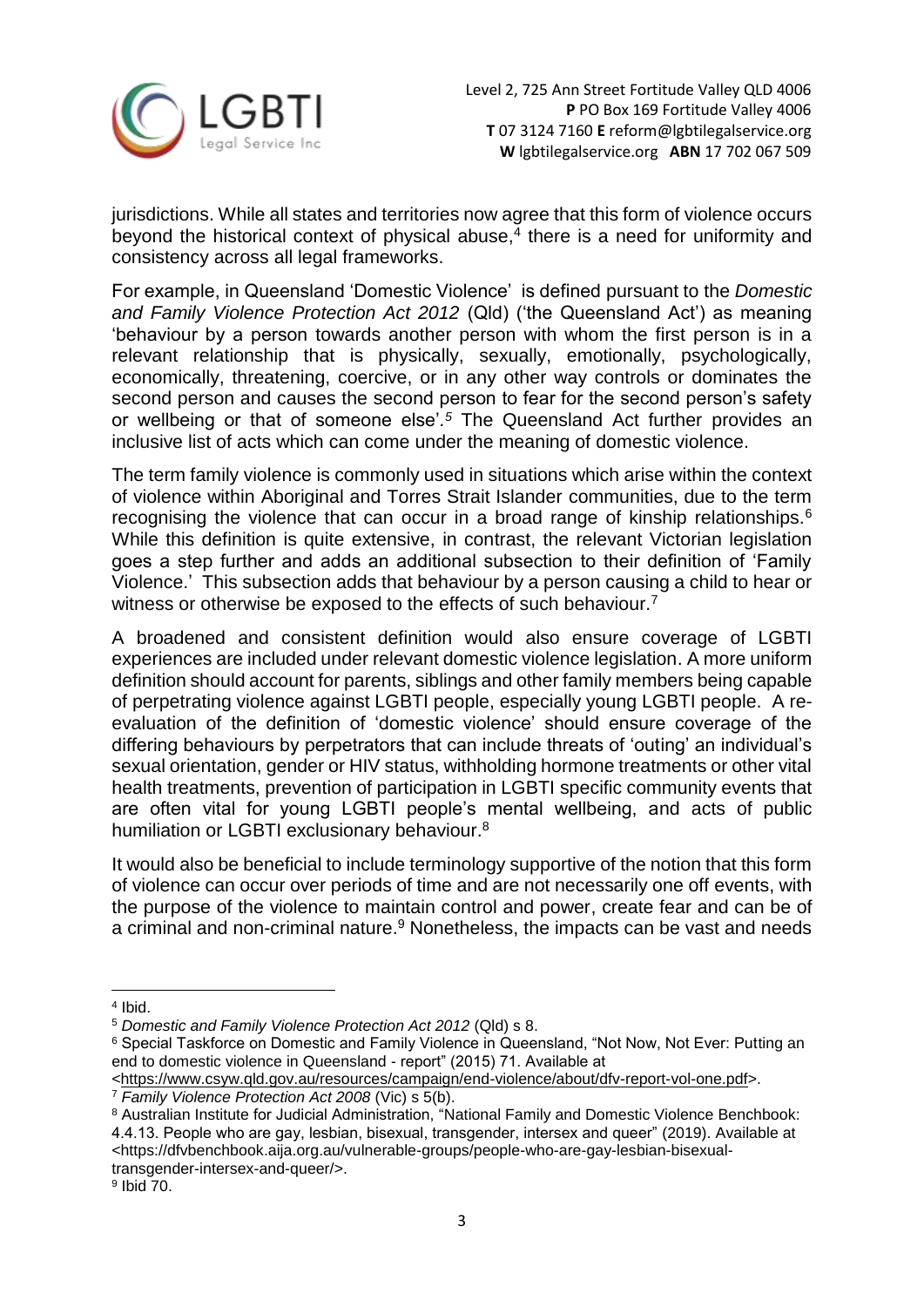

to be appropriately defined under legislation in light of the experiences of women and children within the general population and the LGBTI community.

# *ii. Long term measures*

Within the general population, men are more commonly the perpetrator of abuse against women.<sup>10</sup> Yet, it is understood that there are many more victims of abuse who remain unrecorded, and groups within our communities remain under reported. In studies from the United States of America, police have been found to be less likely to intervene in domestic violence situations where the couple identifies as gay, lesbian or bisexual<sup>11</sup>

It is important to ensure that these behaviours by authorities do not take place in Australia. It is necessary that changes are made to improve the cultural understanding of family violence.

Key focus areas have recently been identified by the Equality Project that should be implemented to limit further violence to women, their children and members of the LGBTI community:<sup>12</sup>

- Improved reporting practices and mechanisms by police to capture data on LGBTI 'domestic' violence incidents;
- develop community awareness of Gay and Lesbian Liaison Officers ("GLLOs") to increase reporting and improve appropriate responsiveness to incidents;
- improve the presence and accessibility of GLLOs at LGBTI organisational and public events;
- further develop and promote diversity and LGBTI-specific sensitivity training of police officers and relevant officials in responding to instances of family or domestic violence:
- consider implementing an online reporting system for survivors to report the domestic violence incidents anonymously;
- promote the further development of Government funded research investigating cases of domestic or family violence, through providing data on how to improve service; and
- increase the capacity for research of domestic and family violence that effects the LGBTI community, especially within the transgender, gender diverse and intersex communities.

These measures would help foster a more inclusive response system by police and other authorities to incidents of family or domestic violence. These should be coupled

1

<sup>10</sup> Seelau, S. M., & Seelau, E. P. (2005) 'Gender-role stereotypes and perceptions of heterosexual, gay and lesbian domestic violence' *20*(6) *Journal of Family Violence* 363, 364.

<sup>11</sup> Ibid.

<sup>12</sup> The Equality Project Australia, "Australian LGBTIQA+ Policy Guide 2020" (2020) 10. Available at [<https://static1.squarespace.com/static/58e2f46e37c581bffa775c71/t/5e1998923ff3900c136c53bc/15](https://static1.squarespace.com/static/58e2f46e37c581bffa775c71/t/5e1998923ff3900c136c53bc/1578735814614/LGBTIQA%2B+Policy+Guide+2020.pdf) [78735814614/LGBTIQA%2B+Policy+Guide+2020.pdf>](https://static1.squarespace.com/static/58e2f46e37c581bffa775c71/t/5e1998923ff3900c136c53bc/1578735814614/LGBTIQA%2B+Policy+Guide+2020.pdf).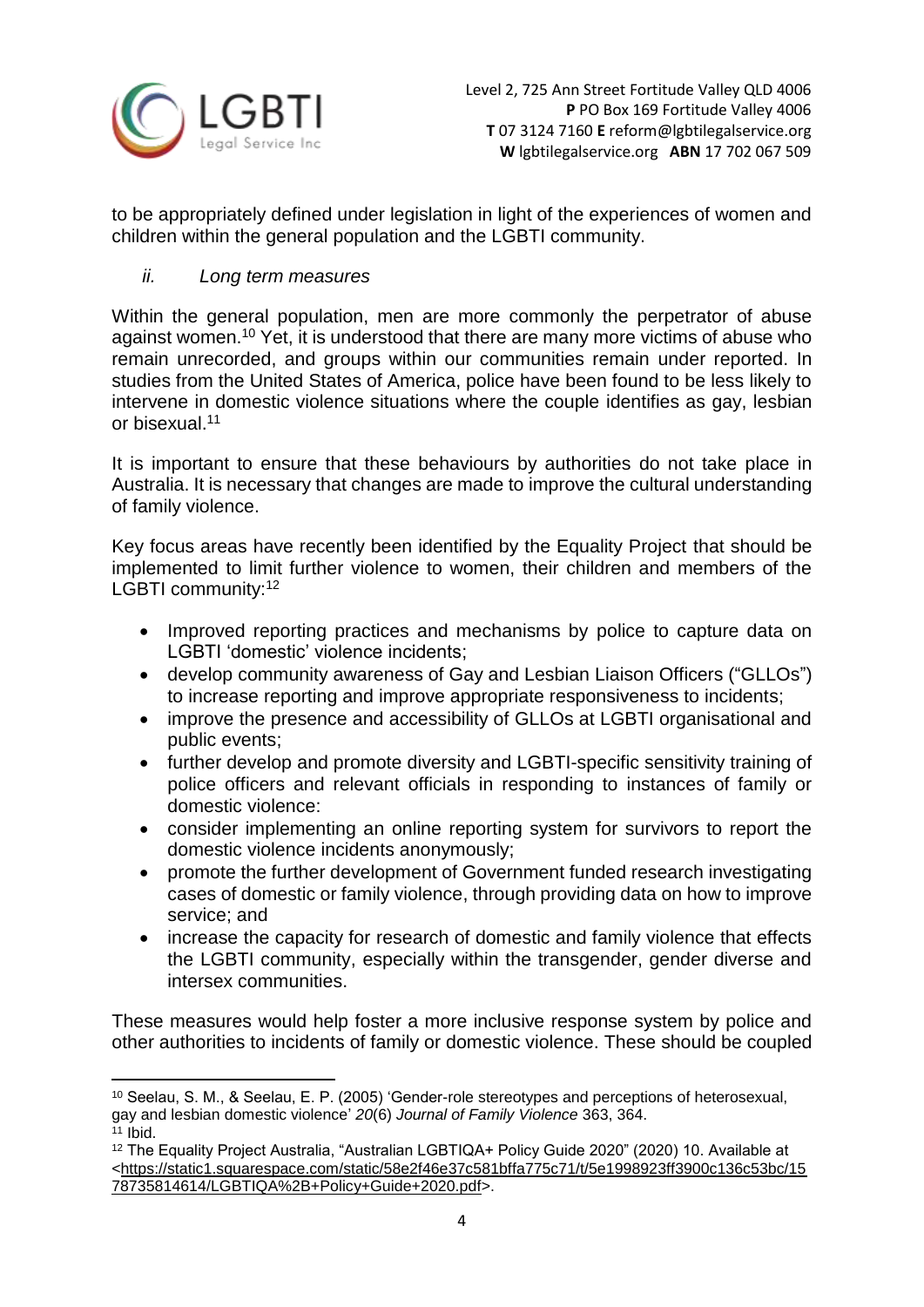

with greater promotion within the community, and awareness to ensure appropriate responses to family and domestic violence occurs at a community level.

## *b) Best practice and lessons learnt from international experience, ranging from prevention to early intervention and response, that could be considered in an Australian context.*

# *i. Prevention*

In order to curb violence and ensure the protection of LGBTI people at risk of family or domestic violence, the Australian Government should place greater attention on the accessibility, visibility and inclusiveness of support services.<sup>13</sup> Such services must be inclusive to those who are gender, sex and sexuality diverse, with greater attention needed to their unique experience of family and domestic violence and their specific vulnerabilities.<sup>14</sup> Australia's National Research Organisation for Women's Safety Limited (ANROWS) outlines key changes that should be implemented including:

- reviewing forms to be inclusive of gender, sexual orientation and race;
- training staff about gender, sex and sexuality diversity and the use of neutral pronouns; and
- conducting a review of service aims and models of care to ensure the inclusion of trans women within service delivery.<sup>15</sup>

To further improve the inclusivity of Australia's domestic and family violence services, ANROWS outlines that "sexual violence prevention and support programs need to engage with, and be co-designed by, multicultural women's services and LGBTQI services as well as women leaders from CALD and queer communities".

LGBTI-specific services are vital to ensure appropriate responses to instances of family or domestic violence, that encourage people experiencing family or domestic violence to access assistance and supports.

To further drive change, actions must be taken at the federal government level, to ensure compliance with the United Nations Development Programme's call to action and committing to *"*taking concrete actions to advance the rights and inclusion of LGBTQI people, the impact would be profound and can drive legal, policy and social norm changes in every corner of the globe, genuinely ensuring that no one is left behind".<sup>16</sup>

**<sup>.</sup>** <sup>13</sup> ANROWS. (2020). *Crossing the line: Lived experience of sexual violence among trans women of colour from culturally and linguistically diverse (CALD) backgrounds in Australia Key findings and future directions*. (Research to policy and practice, 14/2020). Sydney. Page 13.  $14$  Ibid.

<sup>15</sup> Ibid

<sup>16</sup> UNDP. (2017). *Advancing the Human Rights and Inclusion of LGBTI People: A Handbook for Parliamentarians*. United Nations Development Programme One United Nations Plaza, New York, 7.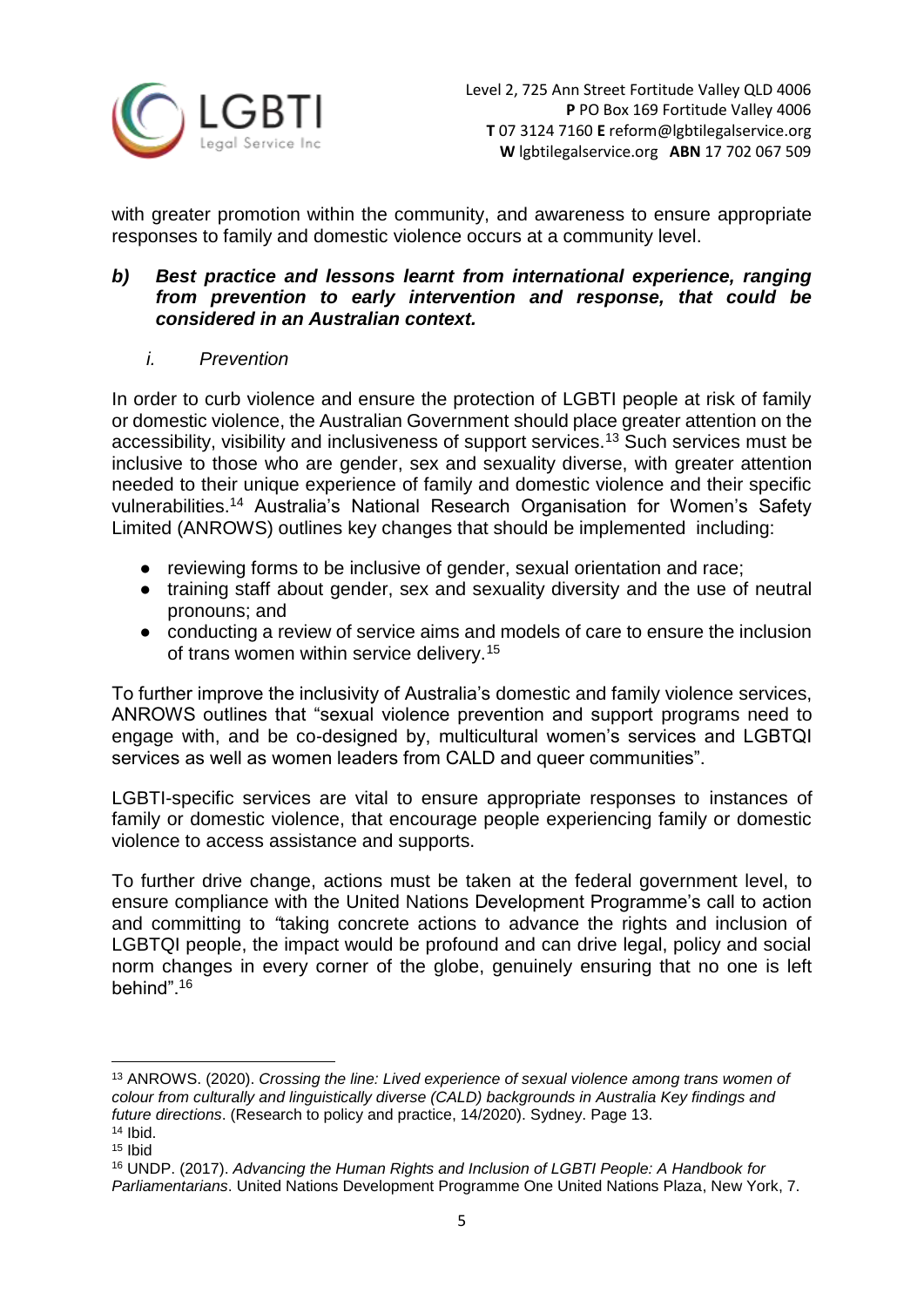

## *ii. Response*

In order to respond more effectively to violence, Australia could take note of the approach adopted by the Nordic countries towards perpetrator intervention that is largely therapeutic. There, a model of feminist based understanding of gender based violence is adopted, whereby group work is undertaken, except where the perpetrator has displayed severe and frequent violence (with a level of psychopathology).<sup>17</sup> This could be adopted both in an Australian context and with an LGBTI based understanding of gender based violence. The differentiation of intervention is based on the typologies of violence. The program goes through phases of consequences, responsibility and connection to personal history.

Responses to domestic or family violence should also consider implementing more appropriate genderless terminology and behaviours within responses to domestic or family violence that go beyond the male-female binary. Transgender, gender diverse and intersex individuals often receive inadequate supports as a result of the binary nature of support services and responses.

## *d) The way that health, housing, access to services, including legal services, and women's economic independence impact on the ability of women to escape domestic violence.*

*i. Mental health*

A number of structural factors impact on the ability of LGBTI women to escape domestic violence. Mental health outcomes are often noted to be worse among the LGBTI community, due primarily to minority stressors and discrimination.<sup>18</sup> This tends to be significantly worsened by domestic and family violence, with the Australian Institute of Family Studies finding that 79% of participants who experienced abuse, characterised part of the abuse as "psychological".<sup>19</sup> The problem is particularly prevalent with young people, with one in four LGBTI young people having experienced violence in the family home due to their identity.<sup>20</sup>

While the link between mental health and domestic violence is identified in all cases of domestic violence irrespective of sex, gender or sexual orientation, there are specific issues associated in the LGBTI community around practices such as "outing" (of a person's sexual orientation, gender or HIV status to friends, family, work

 $18$  National LGBTI Health Alliance, "The Statistics at a Glance: the mental health of lesbian, gay, bisexual, transgender and intersex people in Australia" (2020). Available at [https://lgbtihealth.org.au/statistics/.](https://lgbtihealth.org.au/statistics/)

 $\overline{\phantom{a}}$ <sup>17</sup> ANROWS, "Perpetrator interventions in Australia: Part one - Literature review. State of knowledge paper" (2015) Issue PP01, State of Knowledge, Sydney, 24.

 $\frac{19}{19}$  Campo, Monica and Sarah Tayton, "Intimate partner violence in lesbian, gay, bisexual, trans, intersex and queer communities" (2015) Australian Institute of Family Studies. Available at [<https://aifs.gov.au/cfca/publications/intimate-partner-violence-lgbtiq-communities>](https://aifs.gov.au/cfca/publications/intimate-partner-violence-lgbtiq-communities).  $20$  Ibid.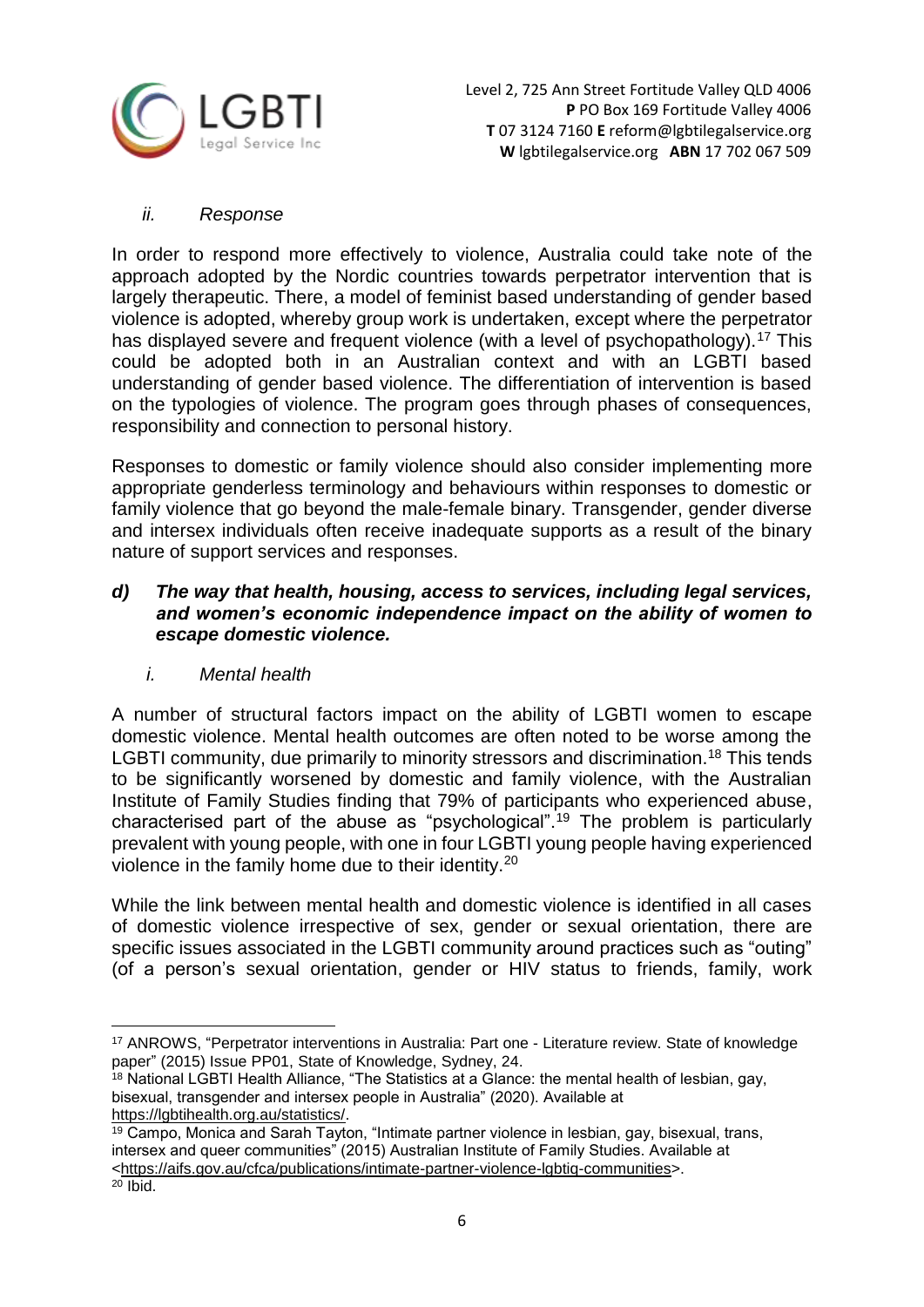

colleagues etc) which contribute to poorer mental health outcomes and withholding medical treatment such as HIV mediation and access to gender affirming treatments.<sup>21</sup>

## *ii. Housing*

Housing insecurity also impacts on the ability of LGBTI women and children to remove themselves from unsafe environments. Various sources highlight that LGBTI people are overrepresented in statistics on homelessness and housing insecurity, with the Australian Bureau of Statistics noting that 34% of lesbian or gay people have been homeless, compared to just 14% of heterosexual people.<sup>22</sup> A paper by Samantha Senior, who practices in the homelessness law space, argues that family violence and discrimination are key risk factors for homelessness in this community.<sup>23</sup>

A common scenario involves young LGBTI people being forcibly removed from their home due to intolerance of their identity, or alternatively LGBTI people escaping violent homes at a young age without secure housing alternatives in place. However, when people seek assistance from housing bodies, statistics from the Australian Human Rights Commission note that up to 25% of LGBTI people have been refused service due to their identity.<sup>24</sup> The combination of these factors means LGBTI women and children facing domestic and family violence face a significantly increased risk of homelessness if they seek to escape their situation.

## *iii. Access to justice*

The Service makes particular note of access to justice problems for LGBTI people seeking assistance. Taking from the stories of those who contributed to the Taskforce, some women found it difficult to navigate, find or even understand the legal process.<sup>25</sup> Financial barriers also make it difficult for LGBTI people to access a lawyer when they need one, with many instead turning to community legal centres for assistance.<sup>26</sup>

Discrimination also poses an issue for LGBTI people. A 2013 study by the Service also found that problems in seeking assistance from police were extremely common for LGBTI people, with 18.18% of participants experiencing harassment, humiliation

<sup>1</sup> <sup>21</sup> Meyer, Silke and Andrew Frost, *Domestic and Family Violence: A Critical Introduction to Knowledge and Practice* (2019, Taylor & Francis) 99-100.

<sup>22</sup> Australian Bureau of Statistics, "General Social Survey: Summary of Results, Australia" (2014). Available at [https://www.abs.gov.au/ausstats/abs@.nsf/mf/4159.0#Anchor5.](https://www.abs.gov.au/ausstats/abs@.nsf/mf/4159.0#Anchor5)

 $23$  Senior, Samantha, "Emerging awareness of the intersection between LGBTIQ+ homelessness and legal needs" (2019) 32(3) *Parity* 27, 27.

<sup>24</sup> Ibid, citing Australian Human Rights Commission, "Resilient Individuals: Sexual Orientation, Gender Identity & Intersex Rights" (2015) 19. Available at <https://www.humanrights.gov.au/our-work/sexualorientation-gender-identity-intersexstatus/publications/resilient-individuals>

<sup>&</sup>lt;sup>25</sup> Special Taskforce on Domestic and Family Violence in Queensland, "Not Now, Not Ever: Putting an end to domestic violence in Queensland - report" (2015) 71. Available at

[<sup>&</sup>lt;https://www.csyw.qld.gov.au/resources/campaign/end-violence/about/dfv-report-vol-one.pdf>](https://www.csyw.qld.gov.au/resources/campaign/end-violence/about/dfv-report-vol-one.pdf).

<sup>&</sup>lt;sup>26</sup> Jordyn Jones and Gabriella Leibowitz, "Accessing LGBTI Justice: Identifying the Legal Needs of the Lesbian, Gay, Bisexual, Transgender, Intersex and Queer Communities in Queensland" (LGBTI Legal Service, 2013) 6.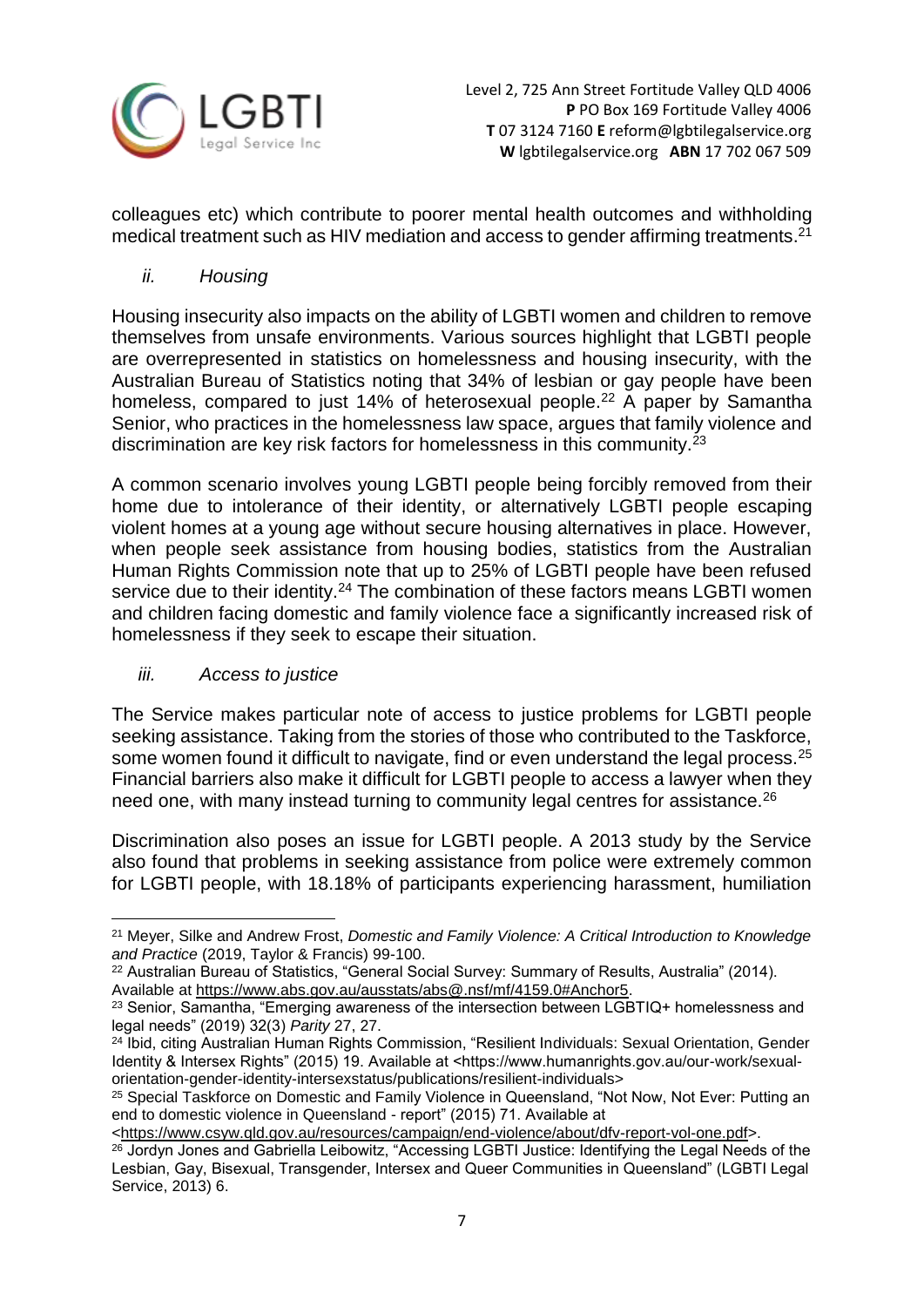

or intimidation by police; 9.09% experiencing issues with their gender or sexuality being incorrectly recorded; and 27.27% noting that the police refused to address a crime or problem they had reported.<sup>27</sup> This contributed to a very low rate of reporting for domestic and family violence: although 34.37% of participants to the study noted they had experienced domestic violence, 90% of those people did not report this. This figure is 15% higher than similar problems noted among heterosexual individuals.<sup>28</sup>

## *iv. Recommended solutions*

In light of the above comments, the Service makes the following recommendations:

- 1) Ensure that statistics are gathered about LGBTI populations when surveying issues around health, housing and access to justice to gather further data.
- 2) Establish education for health professionals around LGBTI-specific health issues, particularly around unique threats of violence such as outing.
- 3) Implement LGBTI-specific housing programs, particularly for transitional housing suitable for people seeking to escape violent situations. Other jurisdictions such as Canada have established a number of these programs which could serve as models.<sup>29</sup>
- 4) Work to educate and change culture in justice services, particularly police, to avoid discrimination for LGBTI women and children seeking assistance.
- 5) Continue to fund LGBTI-specific organisations to ensure that LGBTI women and children seeking assistance with domestic and family violence issues can access legal help.
- *f) The adequacy of the qualitative and quantitative evidence base around the prevalence of domestic and family violence and how to overcome limitations in the collection of nationally consistent and timely qualitative and quantitative data including, but not limited to, court, police, hospitalisation and housing.* 
	- *i. Challenges*

As noted above, several studies have confirmed that LGBTI individuals experience domestic and family violence at higher rates to their heterosexual peers.<sup>30</sup> However, there are significant gaps in the evidence surrounding this issue. These results from long-acknowledged and unique challenges associated with gathering evidence about LGBTI people, including women and children. From the outset, small sample sizes

1

<sup>27</sup> Ibid 27.

<sup>28</sup> Ibid 20.

<sup>29</sup> Above n 29, 28.

<sup>30</sup> Special Taskforce on Domestic and Family Violence in Queensland, "Not Now, Not Ever: Putting an end to domestic violence in Queensland - report" (2015) 71. Available at [<https://www.csyw.qld.gov.au/resources/campaign/end-violence/about/dfv-report-vol-one.pdf>](https://www.csyw.qld.gov.au/resources/campaign/end-violence/about/dfv-report-vol-one.pdf).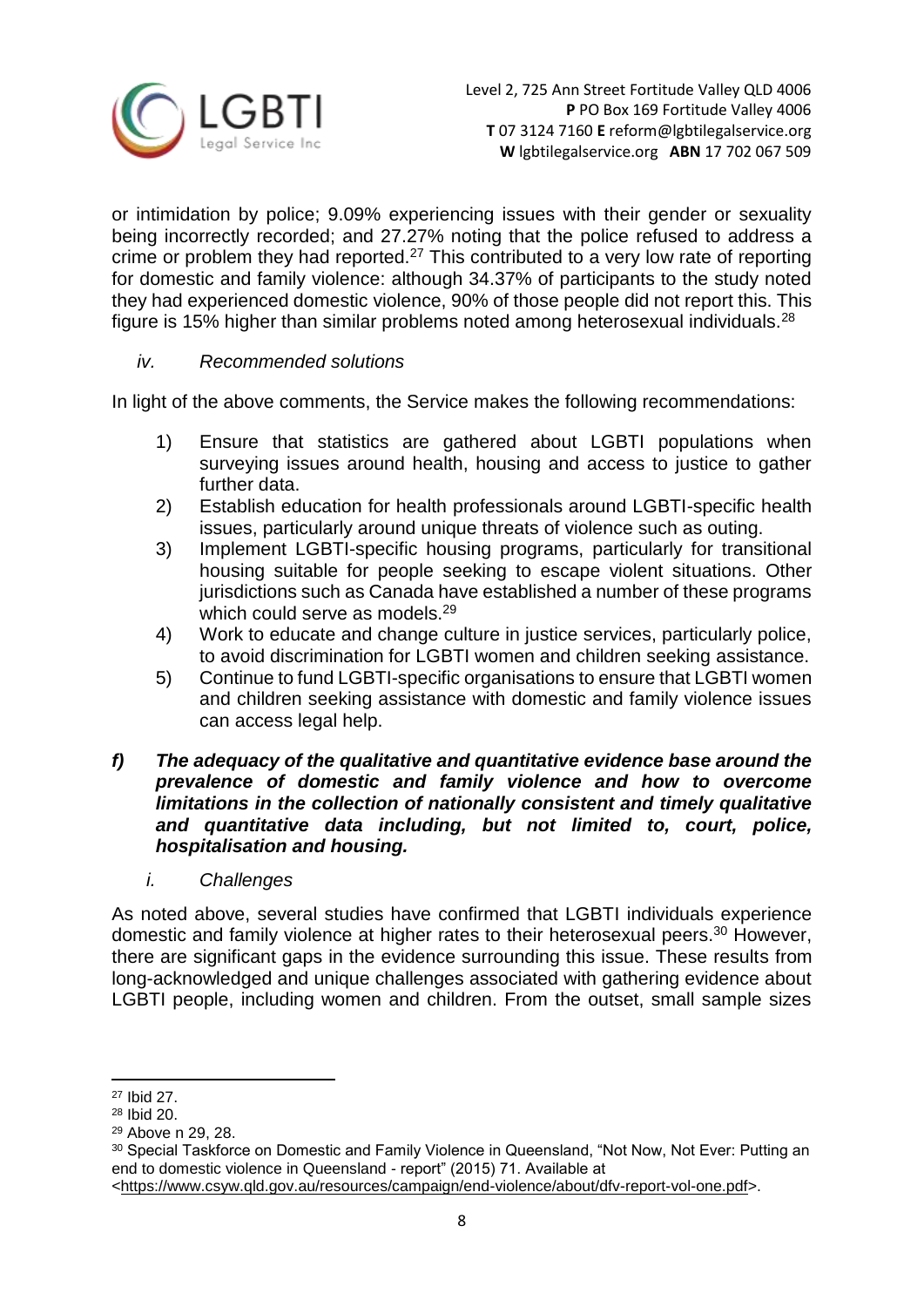

mean it is difficult to obtain reliable data about minority populations.<sup>31</sup> The preponderance of data to date has focused on gay men, with a 2015 literature review conducted at the University of New Hampshire identifying only two systematic reviews of inter-personal violence among sexual minority populations, both of which were concerned exclusively with men who have sex with men.<sup>32</sup> In the Australian context, Davis and Glass identify a traditional gap in evidence around lesbians living in rural Australia.<sup>33</sup>

A primary complication in the LGBTI space is the fact that LGBTI identity is deeply personal, and potential subjects may not be "out", and/or or comfortable discussing their identity. This limits the effectiveness of data regarding all LGBTI communities, but particularly affects studies of LGBTI youth, who are less likely to have publicly come out. The 2015 literature review discussed above highlights a need for alternative research methodologies enabling individuals who are earlier in their coming out process to participate, providing a wider base of data.<sup>34</sup> This can extend to the inclusion of categories for people who are questioning their sexual or gender, or have had same-sex experiences, but who do not identify as LGBTI.<sup>35</sup>

Further, there is a lack of standardisation (and, in some cases, precision) in current research methodologies. A 2016 paper by Calton, Cattaneo and Gebherd<sup>36</sup> notes that studies use a variety of different questions to establish LGBTI identity, including "Have you ever had a same-sex sexual experience?",<sup>37</sup> "Have you ever cohabited with a same-sex partner?"<sup>38</sup> and "Do you identify as LGBTQ?".<sup>39</sup> These questions do not target the same populations, making it far more difficult to generalise trends around domestic and family violence in the LGBTI community. When measuring types and prevalence of abuse, there is often a further failure to identify types of domestic violence which are specific to LGBTI populations, particularly threats of outing a

**.** 

<sup>&</sup>lt;sup>31</sup> Calton, Jenna, Lauren Bennett Cattaneo and Kris Gebhard, "Barriers to Help Seeking to Lesbian, Gay, Bisexual, Transgender and Queer Survivors of Intimate Partner Violence" (2016) 17(5) *Trauma, Violence & Abuse* 585, 592.

<sup>32</sup> Edwards, Katie, Kateryna Sylaska and Angela Neal, "Intimate Partner Violence Among Sexual Minority Populations: A Critical Review of the Literature and Agenda for Future Research" (2015) 5(2) *Psychology of Violence* 112, 113.

<sup>&</sup>lt;sup>33</sup> David, Kierrynn and Nel Glass, "Reframing the Heteronormative Constructions of Lesbian Partner Violence: An Australian Case Study" in Janice Ristock, *Intimate Partner Violence in LGBTQ Lives*  (2011) 13.

<sup>34</sup> Above n 32, 118.

<sup>35</sup> Ibid.

<sup>36</sup> Above n 31, 587-8.

<sup>37</sup> Ibid, citing Greenwood, GL, MV Relf, B Huang, LM Pollack, JA Canchola, and JA Catania, "Battering victimization among a probability-based sample of men who have sex with men" (2002) 92 *American Journal of Public Health*, 1964–1969.

<sup>&</sup>lt;sup>38</sup> Ibid, citing Tjaden, P and N Thoennes, "Extent, nature, and consequences of intimate partner violence: Findings from the national violence against women survey" (2000) Rockville, MD: National Institute of Justice.

<sup>39</sup> Ibid, citing Walters, M, "Straighten up and act like a lady: A qualitative study of lesbian survivors of intimate partner violence" (2011) 23 *Journal of Gay & Lesbian Social Services* 250–270.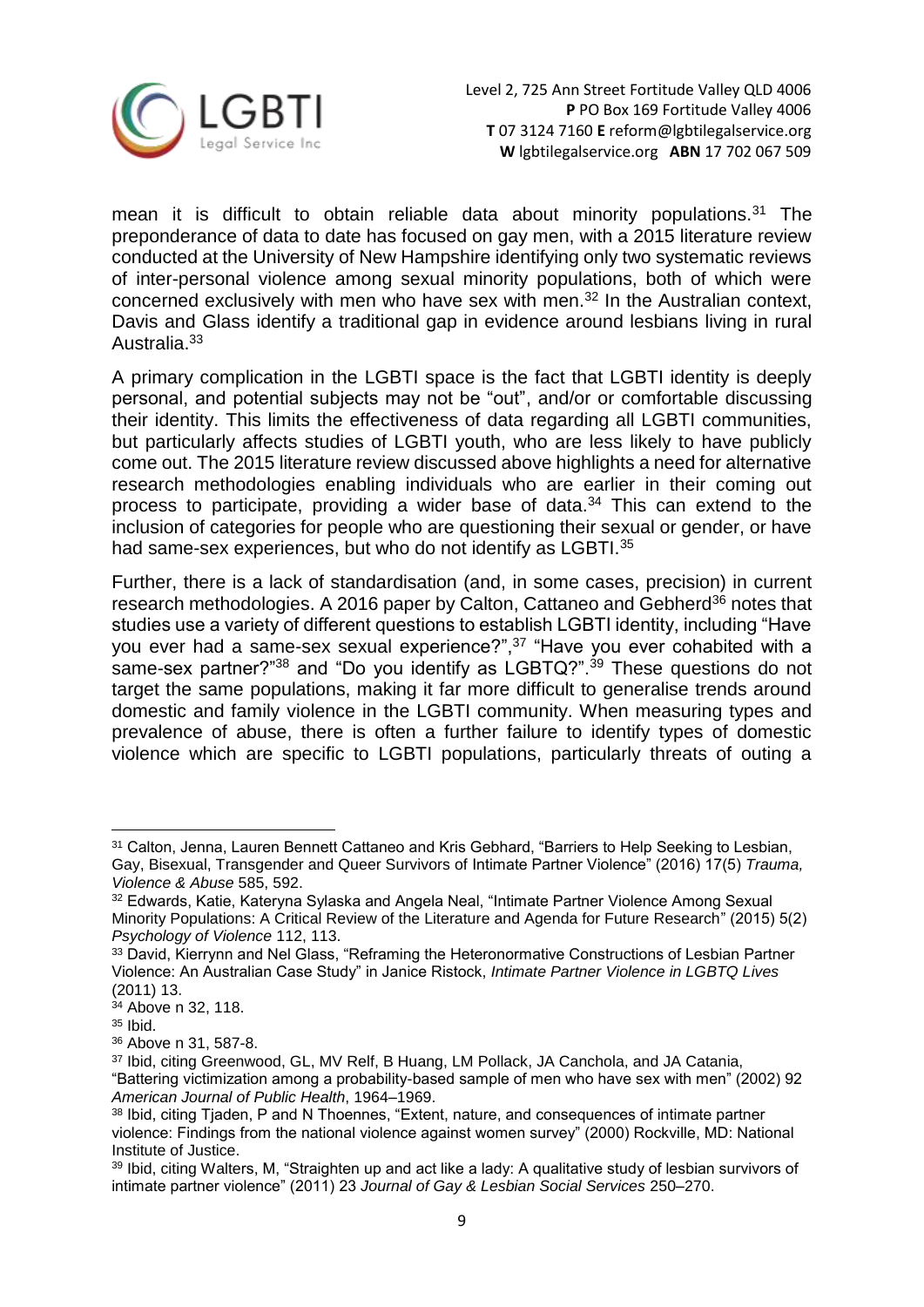

spouse's sexual orientation or gender to family, friends or the community.<sup>40</sup> This lack of precision in data-gathering has resulted in contradictory data regarding the prevalence of family violence in the LGBTI community, with the UNE literature review identifying studies specifying a range of 1% to 97% prevalence.<sup>41</sup>

Gathering evidence for transgender and intersex individuals is particularly has been particularly poor. <sup>42</sup> Data gathering in this space is subject to challenges in addition to those identified above. Carlton, Cattaneo and Gebherd note that there is a tendency to conflate sexual orientation and gender when researching in this space, meaning that specific challenges faced by transgender people are not separated out in data.<sup>43</sup> Common failures in data-gathering include only providing options for "male" or "female" in surveys, assumptions that transgender people are not heterosexual, and a failure to use gender-inclusive language in research materials.<sup>44</sup> The result of these failures is that very limited data is available on transgender and intersex individuals, such that little is known about their experience of domestic and family violence.

## *ii. Recommendations*

In light of the above, the Service makes the following recommendations to ensure the timely and comprehensive data which is inclusive of LGBTI women and children:

- 1) Inclusion of questions relating to LGBTI identity as best practice in research relating to domestic and family violence;
- 2) Inclusion of an 'other' response when establishing the gender of participants as best practice in research relating to domestic and family violence;
- 3) Provision of standard wording for questions used to establish LGBTI identity, to obtain consistent data over time;
- 4) Separation of questions about LGBTI identity from those regarding samesex sexual experiences or questioning of sexual orientation/gender, to encourage individuals earlier in their coming out process to participate in evidence gathering;
- 5) Separation of questions about sexual orientation from those regarding gender, to obtain specific data about the transgender populations.
- 6) Acknowledgement, when developing research methodologies, of the types of domestic and family violence experienced primarily by the LGBTI community, including threats of outing one's sexual orientation or gender; and

 $\overline{\phantom{a}}$ <sup>40</sup> Meyer, Silke and Andrew Frost, *Domestic and Family Violence: A Critical Introduction to Knowledge and Practice* (2019, Taylor & Francis) 99-100.

<sup>41</sup> Above n 32, 113.

<sup>42</sup> Australia's National Research Organisation for Women's Safety, *Crossing the Line - Lived Experience of Sexual Violence among trans women of colour from culturally and linguistically diverse (CALD) backgrounds in Australia: Key findings and future directions* (Research to Policy & Practice, Issue 14, 2020).

<sup>43</sup> Above n 31, 588.

<sup>44</sup> Above n 31, 588, and ANROWS Crossing the Line Summary Report at page 12.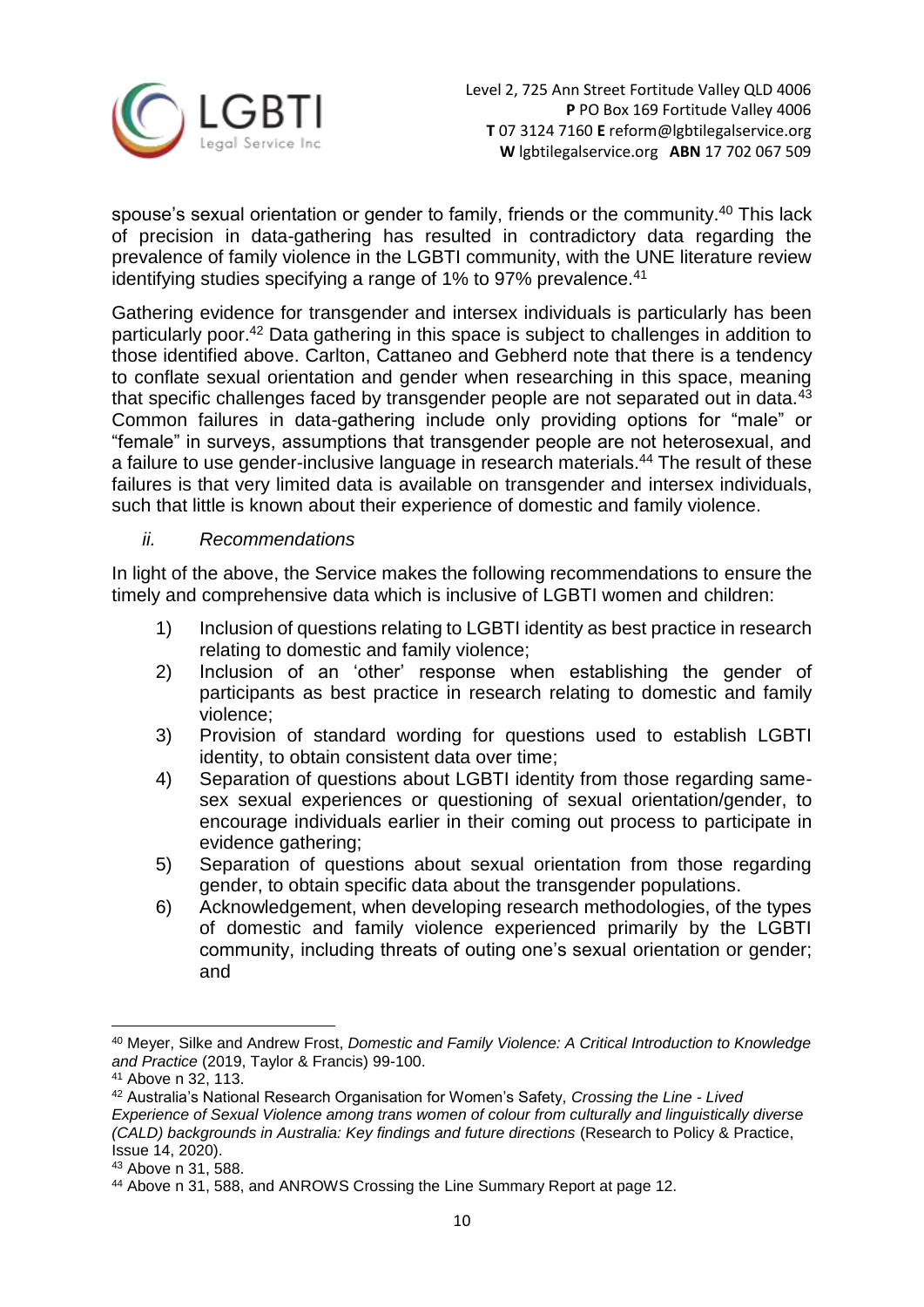

7) Use of language that is inclusive of sexual and gender minorities as best practice in research around domestic and family violence.

These recommendations will help to ensure that fuller and more substantive data is obtained regarding the impact of domestic and family violence on women and children, including around the role of courts, police, hospitalisation and housing.

## *h) The experiences of all women, including Aboriginal and Torres Strait Islander women, rural women, culturally and linguistically diverse women, LGBTQI women, women with a disability, and women on temporary visas.*

The information contained throughout this submission should be considered in informing our response to Terms of Reference (h), due to our submission's focus on the LGBTI community's experiences of family, domestic and sexual violence. We provide the following additional comments.

Data suggests that Aboriginal and Torres Strait Islander women are 35 times more likely to be hospitalised for domestic assault than other members of the general population. It has been acknowledged that violence against Aboriginal and Torres Strait Islander women is overwhelmingly committed by men regardless of the victim being male or female. The Taskforce also acknowledged that the 'most common' pattern of domestic violence is committed by men against women and acknowledged that there is a "direct nexus between cultural and community attitudes." 45

However, there is a clear need for greater community engagement within the Aboriginal and Torres Strait Islander LGBTI communities to improve reporting rates and to gain further insight into their experiences, especially Aboriginal and Torres Strait Islander LGBTI women.

Australia's National Research Organisation for Women's Safety (ANROWS), identified in a recent report that trans women are at a higher risk of violence than cisgender women.<sup>46</sup> They also identified that trans women of colour face discrimination and violence on the basis of the intersection of their gender and racial identities.<sup>47</sup>

ANROWS studied the migration experience of transgender women of colour. They noted that sexual violence in their earlier life and childhood was a contributor to them migrating to Australia to live in a safer community.<sup>48</sup> They found that many trans women of colour leave their country of origin to escape violence, persecution, family violence and economic disadvantage specifically because of their gender.<sup>49</sup> They also found that some of these women migrate to access better healthcare, education, employment, and to experience gender affirmation and acceptance.<sup>50</sup>

- <sup>46</sup> Ibid 3.
- $47$  Ibid.
- <sup>48</sup> Ibid 6.
- $49$  Ibid.
- <sup>50</sup> Ibid.

<sup>1</sup> <sup>45</sup> Ibid.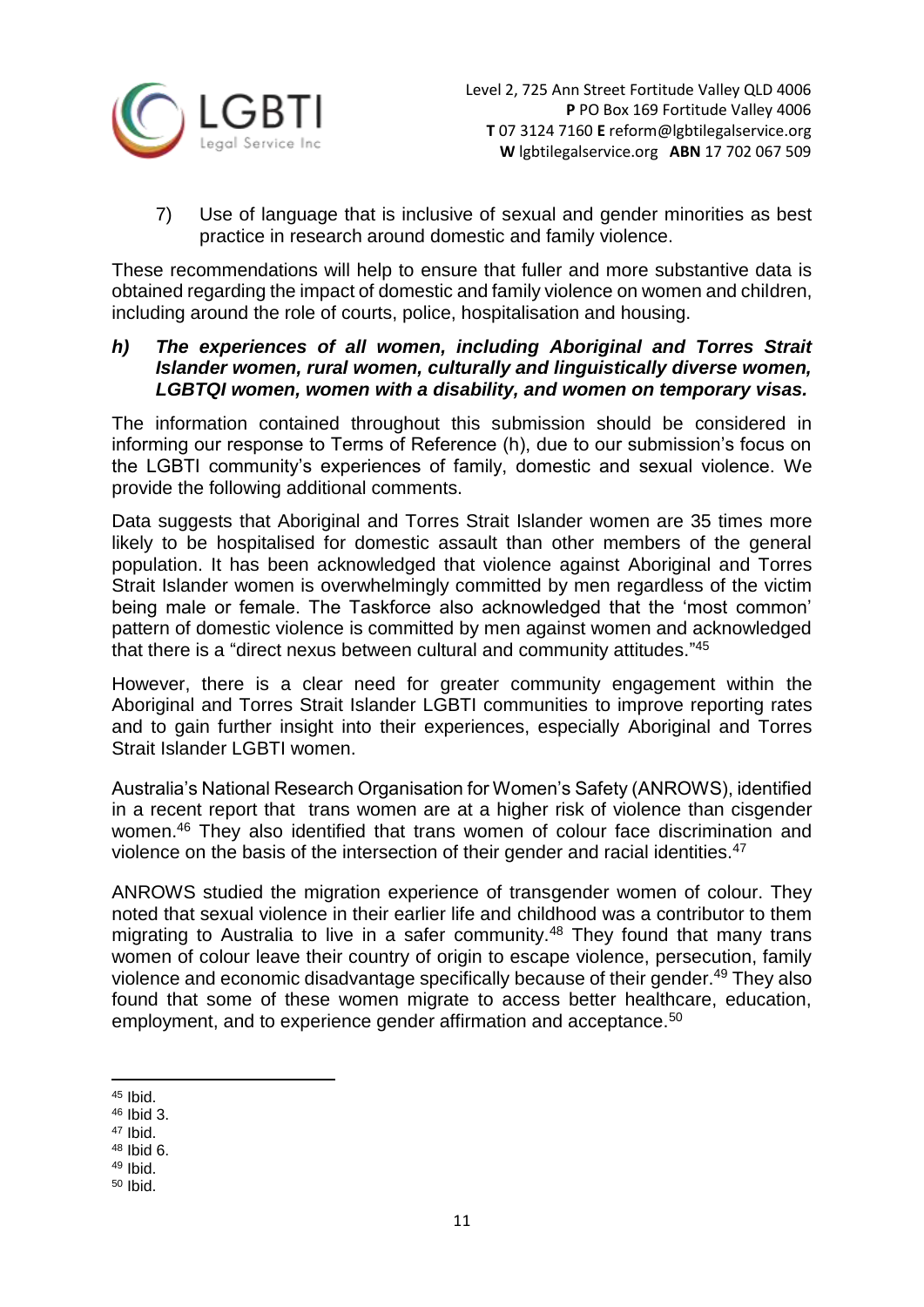

While it is encouraging to note that Australia is seen by trans women and women of CALD backgrounds as a safer environment than many other countries, there is a significant lack of migration services that are transgender literate and culturally competent.<sup>51</sup> This means that many trans women who migrate feel that they are 'locked out' of broader migrant services because of perceptions of transphobia in the migrant community.<sup>52</sup> These women feel let down by migration services and in turn will experience additional barriers to those experienced by cisgender women, in turn exposing them to greater risk of domestic or family violence.<sup>53</sup>

## *i) The impact of natural disasters and other significant events such as COVID-19, including health requirements such as staying at home, on the prevalence of domestic violence and provision of support services.*

Natural disasters and other significant events that place a financial, housing and social strain on a population will continue to disproportionately affect members of the LGBTI community and place an increased strain on familial relations.<sup>54</sup> The current COVID-19 pandemic continues to highlight the often greater impacts and disproportionate effects faced by groups such as the LGBTI community and central concerns of strained familial relations during these times.

In times of natural disasters or other significant events, LGBTI people experience heightened vulnerability and susceptibility due to the effects of social isolation and the reduced capacity for community organisations to provide vital supports, including family and domestic violence services.<sup>55</sup>

## *i. Social Isolation*

Physical separation and social isolation that can occur during major events, such as the COVID-19 pandemic, is often exacerbated within particular population groups. Increased risk of family and domestic violence within the LGBTI community is an ongoing concern during such events. This is exacerbated by a reduced number of support services being available, groups within the LGBTI community being forced into living in unaccepting households, some people lacking broader support networks, as well as other cultural or social factors. Equality Australia's 2020 report entitled *LGBTIQ+ Communities and COVID-19* provides further details on the ongoing impacts of the COVID-19 pandemic.<sup>56</sup>

As a result of COVID-19 restrictions, the closing of community and cultural spaces have greatly impacted the mental and physical health of LGBTI people. The LGBTI community already experiences disproportionately high rates of anxiety, depression,

**<sup>.</sup>** <sup>51</sup> Ibid.

<sup>52</sup> Ibid.

 $53$  Ibid.

<sup>54</sup> Equality Australia (2020). *LGBTIQ+ COMMUNITIES AND COVID-19: A Report on the Impacts of COVID-19 On Australian LGBTIQ+ Communities and Building a strong response*. Page 7.

 $55$  Ibid  $5.$ 

<sup>56</sup> Ibid 7.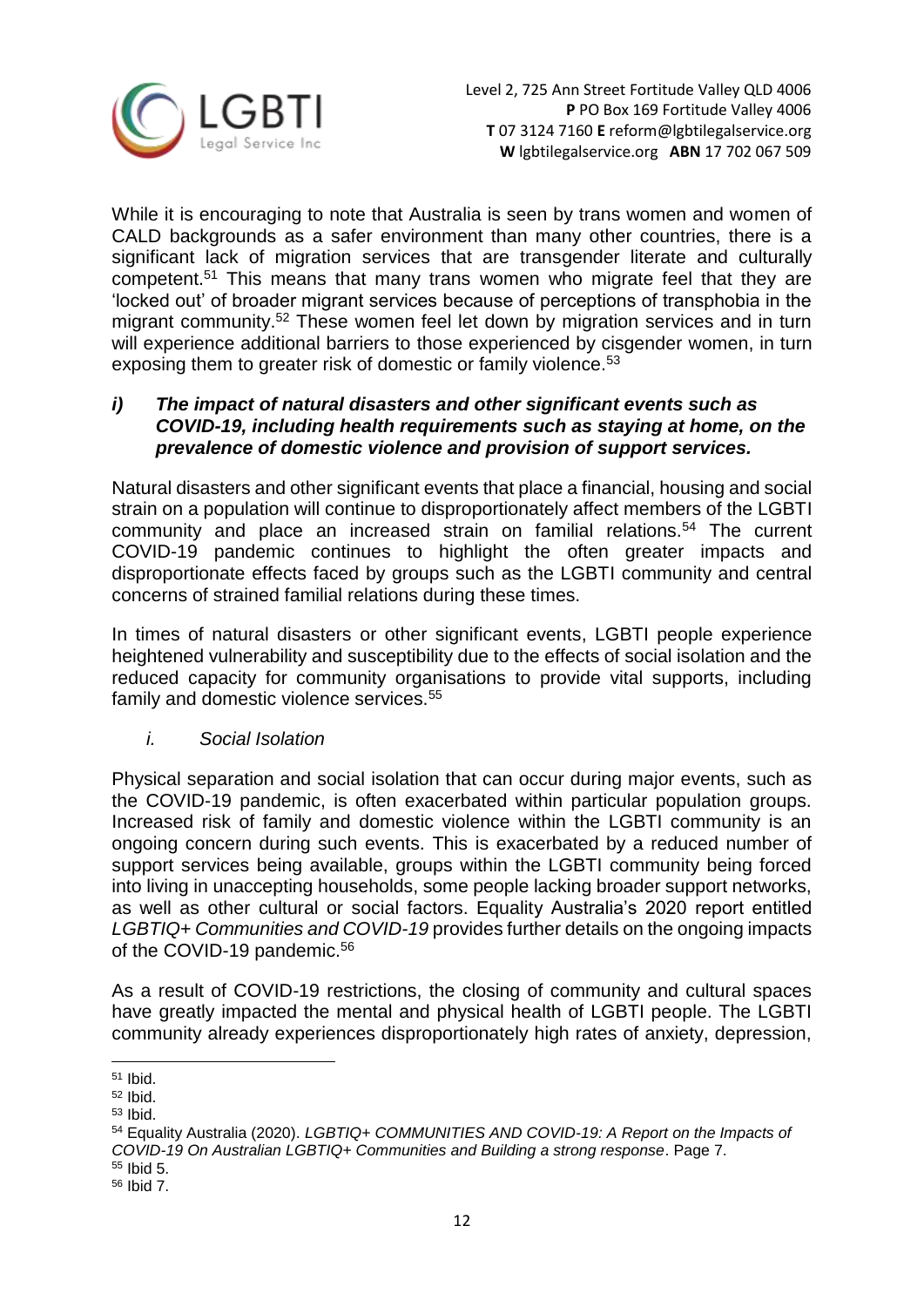

self-harm and suicide, which will be further exacerbated especially due to financial, employment and home-life stresses.<sup>57</sup>

According to the National LGBTI Health Alliance, 31.5% of LGBTI people aged 16 and over met the criteria for anxiety in the last 12 months, and 33% of LGBTI youth between 16 and 27 have self-harmed (with 53% of transgender people self-harming in their lifetime). Critically, 16% of LGBTI young people aged 16-27 have attempted suicide, and 48.1% of gender diverse and transgender people (between the ages of 14-25) have attempted suicide throughout their lifetime.<sup>58</sup> This underscores the importance of limiting disruptions to vital services that protect vulnerable people from domestic or family violence and the resulting mental health impacts, during times of heightened risk and anxiety.

# *ii. Support Services/Community Organisations*

Support services provided through LGBTI organisations and community services are grossly underfunded across Australia. This has led to many of these services being fragmented and reliant upon the goodwill of the public and community volunteers.<sup>59</sup> Even at the national level, there is no single entity or organisation that "is currently placed to work across the breadth of identified community priorities, or has the capacity and mandate to do so".<sup>60</sup> Due to this clear lack of service development and capacity, many LGBTI community programs and organisations struggle to provide an effective online delivery, and may face greater challenges in adapting to an isolated environment like the one that has developed during the COVID-19 pandemic.

These challenges pose a threat to the viability of these services and further broadens the gap in delivery of services that protect and support the most vulnerable members of the LGBTI community. This also raises the concern of a lessened ability to both meet demand and capacity for LGBTI people to feel comfortable in accessing these services.

The transgender and intersex communities are particularly susceptible to experience greater marginalisation and isolation by a reduced capacity from service providers. Due to impacts on community both socially and economically, the reduction of services results in transgender and intersex people being less likely to visit a doctor, pathology service or general practitioner. This is concerning in a variety of contexts, including

**.** 

<sup>57</sup> Ibid 6.

<sup>58</sup> National LGBTI Health Alliance, "Snapshot of Mental Health and Suicide Prevention Statistics (February 2020) 2-4. Available at [<https://lgbtihealth.org.au/wp-content/uploads/2020/02/2020-](https://lgbtihealth.org.au/wp-content/uploads/2020/02/2020-Snapshot-of-Mental-Health-and-Suicide-Prevention-Statistics-for-LGBTI-People-LGBTI-Health-Alliance.pdf) [Snapshot-of-Mental-Health-and-Suicide-Prevention-Statistics-for-LGBTI-People-LGBTI-Health-](https://lgbtihealth.org.au/wp-content/uploads/2020/02/2020-Snapshot-of-Mental-Health-and-Suicide-Prevention-Statistics-for-LGBTI-People-LGBTI-Health-Alliance.pdf)[Alliance.pdf>](https://lgbtihealth.org.au/wp-content/uploads/2020/02/2020-Snapshot-of-Mental-Health-and-Suicide-Prevention-Statistics-for-LGBTI-People-LGBTI-Health-Alliance.pdf).

<sup>59</sup> Bradshaw, K., and Seal, I. (2018). *National LGBTIQ+ Community Impact Project: Down the slippery slope to full equality for all*. Collective Impact and Three for All Foundation. Page 13.  $60$  Ibid 12.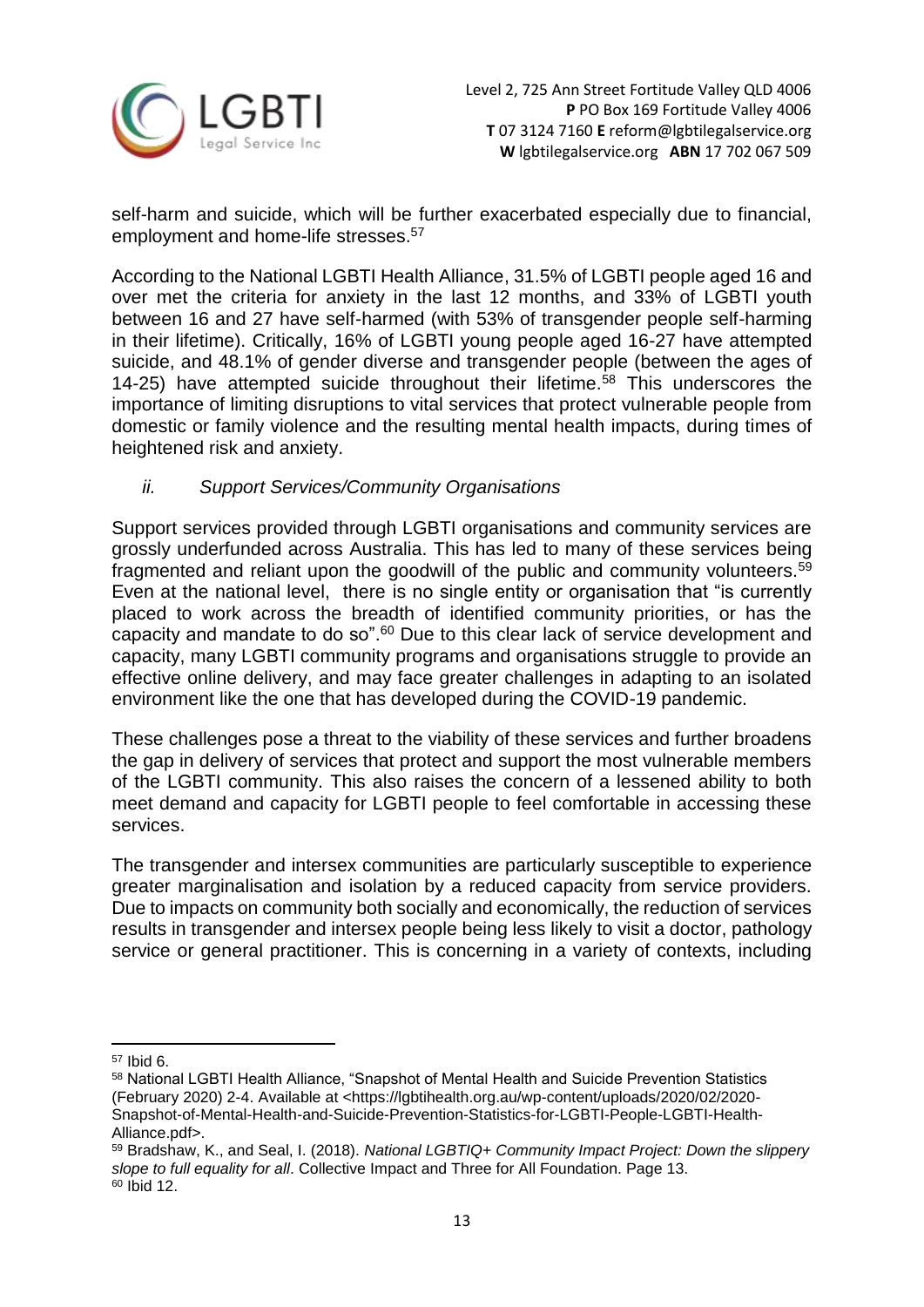

when experiencing family and domestic violence.<sup>61</sup> A further reduced capacity will restrict access to gender reassignment surgeries, hormone therapy and specific counselling services,<sup>62</sup> which can greatly impact on the mental health of gender diverse people and heighten their risk to be exposed to family or domestic violence.

An additional concern in significant events or natural disasters is an increased risk of violence due to heightened situations of stress. Evacuation centres can present a risk of verbal, physical or LGBTI exclusionary abuse.<sup>63</sup>

Unique vulnerabilities arise when disasters present themselves due to the need to rely on others. When a violent intimate partner or family member controls plans for emergencies and the provision of necessities for survival, risk of harm greatly increases.<sup>64</sup> Events that increase risk include being prevented from evacuating, the exchange of sex for money to buy necessities, being brought back in contact with violent ex-partners in an evacuation centre or community hub etc.<sup>65</sup> An important consideration is that an individual may not be open to their family or friends, which can create heightened levels of control and risk to experience family or domestic violence.

# *iii. Family Violence*

**.** 

A mix of physical distancing and a reduced capacity to provide support services exacerbate the strain and impact that LGBTI people experiencing domestic and family violence face.

The family home continues to be an unsafe and hostile environment for LGBTI teens and adults alike.<sup>66</sup> In these households during this time as a result of the closure of community services in tandem with the social restrictions, the at risk individuals have no means of escape from a hostile family environment.<sup>67</sup> Places of escape for some LGBTI youth including school, university and friends' houses, are often prohibited to

<sup>64</sup> 1800 Respect, "Violence in times of disaster" (2020). Available at

<sup>61</sup> Saxby, Karrina, "LGBTQI, stigma and community barriers to healthcare" (15 May 2020). Available at [<https://lens.monash.edu/@politics-society/2020/05/15/1380399/lgbtqi-stigma-and-community](https://lens.monash.edu/@politics-society/2020/05/15/1380399/lgbtqi-stigma-and-community-barriers-healthcare)[barriers-healthcare>](https://lens.monash.edu/@politics-society/2020/05/15/1380399/lgbtqi-stigma-and-community-barriers-healthcare).

<sup>62</sup> Megha Mohan, "Coronavirus: Transgender people 'extremely vulnerable' during lockdown" (BBC News, 29 April 2020). Available at [<https://www.bbc.com/news/world-52457681>](https://www.bbc.com/news/world-52457681).

<sup>&</sup>lt;sup>63</sup> Australian Institute for Disaster Resilience, "Understanding the role gender plays in survivor responses to natural disaster: evaluating the Lessons in Disaster Program" (2020). Available at [<https://knowledge.aidr.org.au/resources/ajem-apr-2018-understanding-the-role-gender-plays-in](https://knowledge.aidr.org.au/resources/ajem-apr-2018-understanding-the-role-gender-plays-in-survivor-responses-to-natural-disaster-evaluating-the-lessons-in-disaster-program/)[survivor-responses-to-natural-disaster-evaluating-the-lessons-in-disaster-program/>](https://knowledge.aidr.org.au/resources/ajem-apr-2018-understanding-the-role-gender-plays-in-survivor-responses-to-natural-disaster-evaluating-the-lessons-in-disaster-program/).

[<sup>&</sup>lt;https://www.1800respect.org.au/inclusive-practice/violence-in-times-of-disaster/>](https://www.1800respect.org.au/inclusive-practice/violence-in-times-of-disaster/).

<sup>65</sup> 1800 Respect, "Violence in times of disaster" (2020). Available at

[<sup>&</sup>lt;https://www.1800respect.org.au/inclusive-practice/violence-in-times-of-disaster/>](https://www.1800respect.org.au/inclusive-practice/violence-in-times-of-disaster/).

<sup>66</sup> Rainbow Health Victoria. (April 2020). *COVID-19: impacts for LGBTIQ communities and implications for services.* Page 2-3.

<sup>67</sup> Rainbow Health Victoria. (April 2020). *COVID-19: impacts for LGBTIQ communities and implications for services.* Page 3; Equality Australia (2020). *LGBTIQ+ COMMUNITIES AND COVID-19: A Report on the Impacts of COVID-19 On Australian LGBTIQ+ Communities and Building a strong response*. Page 7.